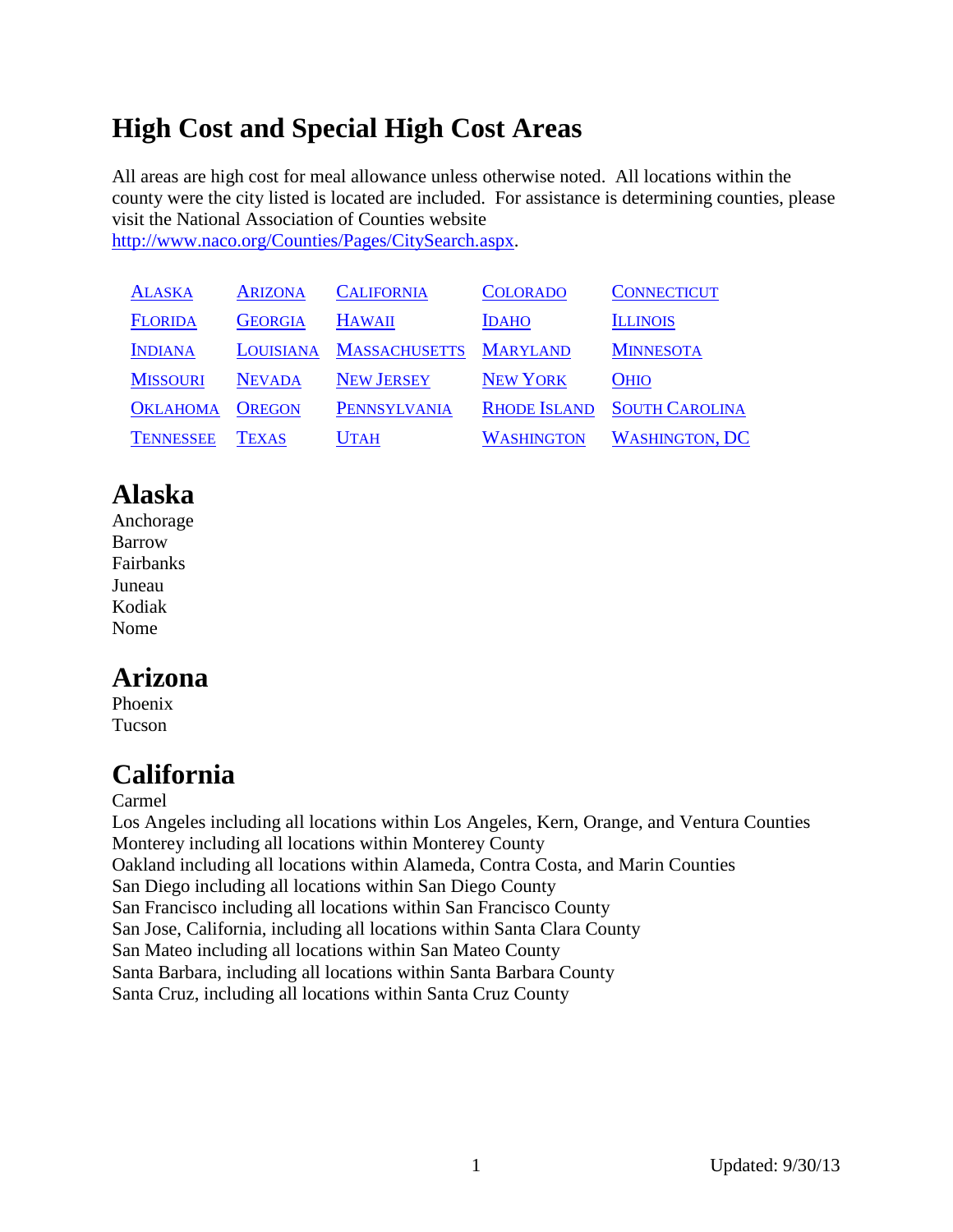# <span id="page-1-0"></span>**Colorado**

Aspen including all locations within Pitkin County Avon and Beaver Creek Denver Keystone including all locations within Summitt County Vail including all locations within Eagle County

# <span id="page-1-1"></span>Connecticut

Stamford

## <span id="page-1-2"></span>Florida

Boca Raton Fort Meyers and Sanibel Island including all locations within Lee County Lake Buena Vista Miami Tampa

### <span id="page-1-3"></span>Georgia

Atlanta

# <span id="page-1-4"></span>Hawaii

Honolulu, Oahu including all locations on the Island of Oahu Kaanapali Beach, Maui Kailau-Kona Kaunakakai, Molokai Wailea, Maui

## <span id="page-1-5"></span>Idaho

Sun Valley including all locations within Blaine County

# <span id="page-1-6"></span>Illinois

Chicago including all locations within Du Page, Lake, and Cook Counties

### <span id="page-1-7"></span>Indiana

Indianapolis

## <span id="page-1-8"></span>Louisiana

New Orleans including all locations within Jefferson, Orleans, Plaquemines, and St. Bernard Parishes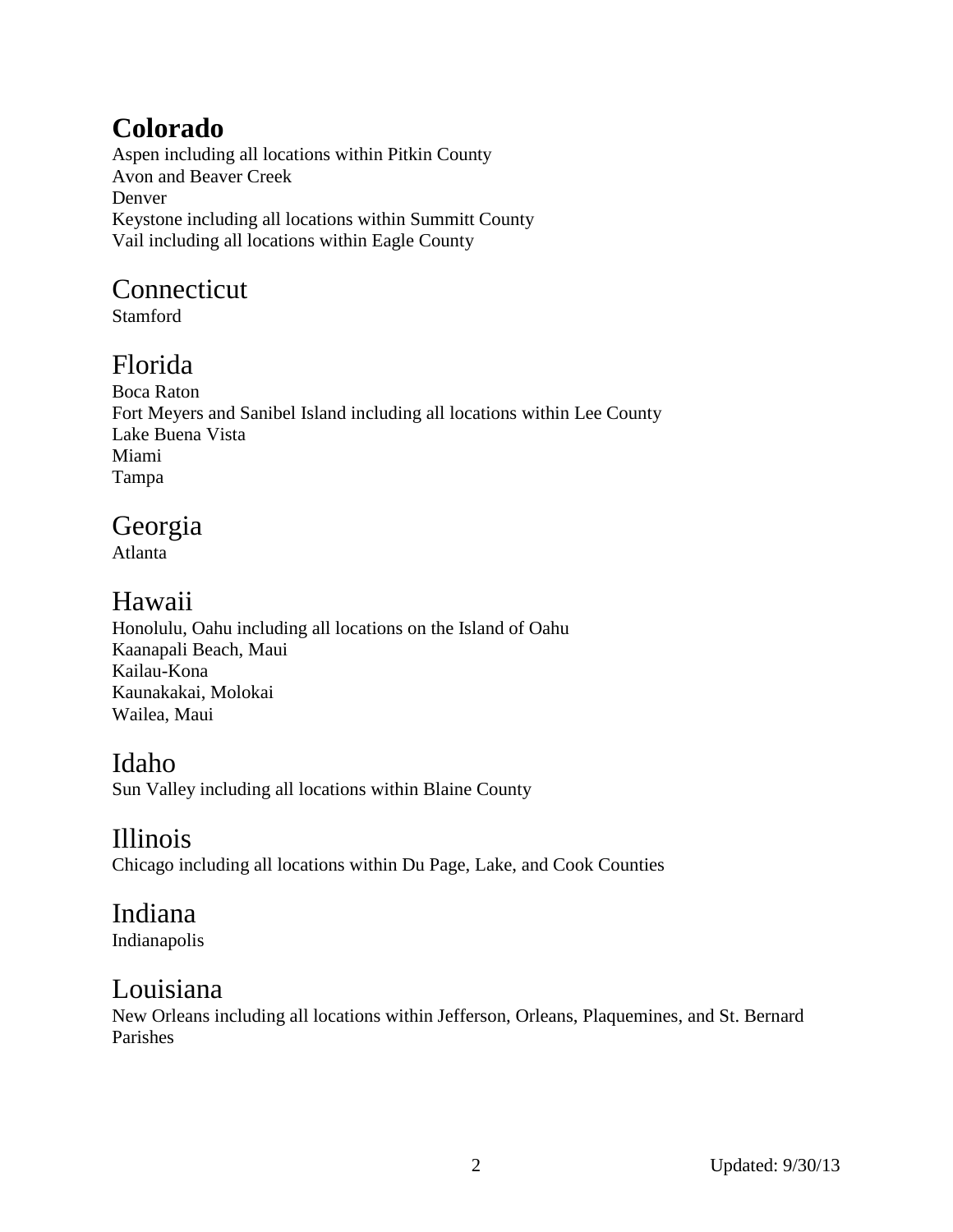#### <span id="page-2-0"></span>**Massachusetts**

Boston including all locations within Suffolk County Cambridge

## <span id="page-2-1"></span>Maryland

Baltimore Ocean City including all locations within Worcester County

#### <span id="page-2-2"></span>Minnesota

Minneapolis and St. Paul including all locations within Hennepin, Ramsey, and Anoka Counties

### <span id="page-2-3"></span>**Missouri**

St. Louis

#### <span id="page-2-4"></span>Nevada

Las Vegas

#### <span id="page-2-5"></span>New Jersey

Atlantic City including all locations within Atlantic County Edison including all locations within Middlesex County Morristown Newark including all locations within Bergen, Essex, Hudson, Passaic, and Union Counties Princeton including all locations within Mercer County Tom's River including all locations within Ocean County

#### <span id="page-2-6"></span>New York

New York including all locations within the counties of Nassau and Suffolk —Special High Cost White Plains including all locations within Westchester County

<span id="page-2-7"></span>Ohio Cleveland

<span id="page-2-8"></span>Oklahoma Afton including Shangri-La Resort

<span id="page-2-9"></span>Oregon

Portland